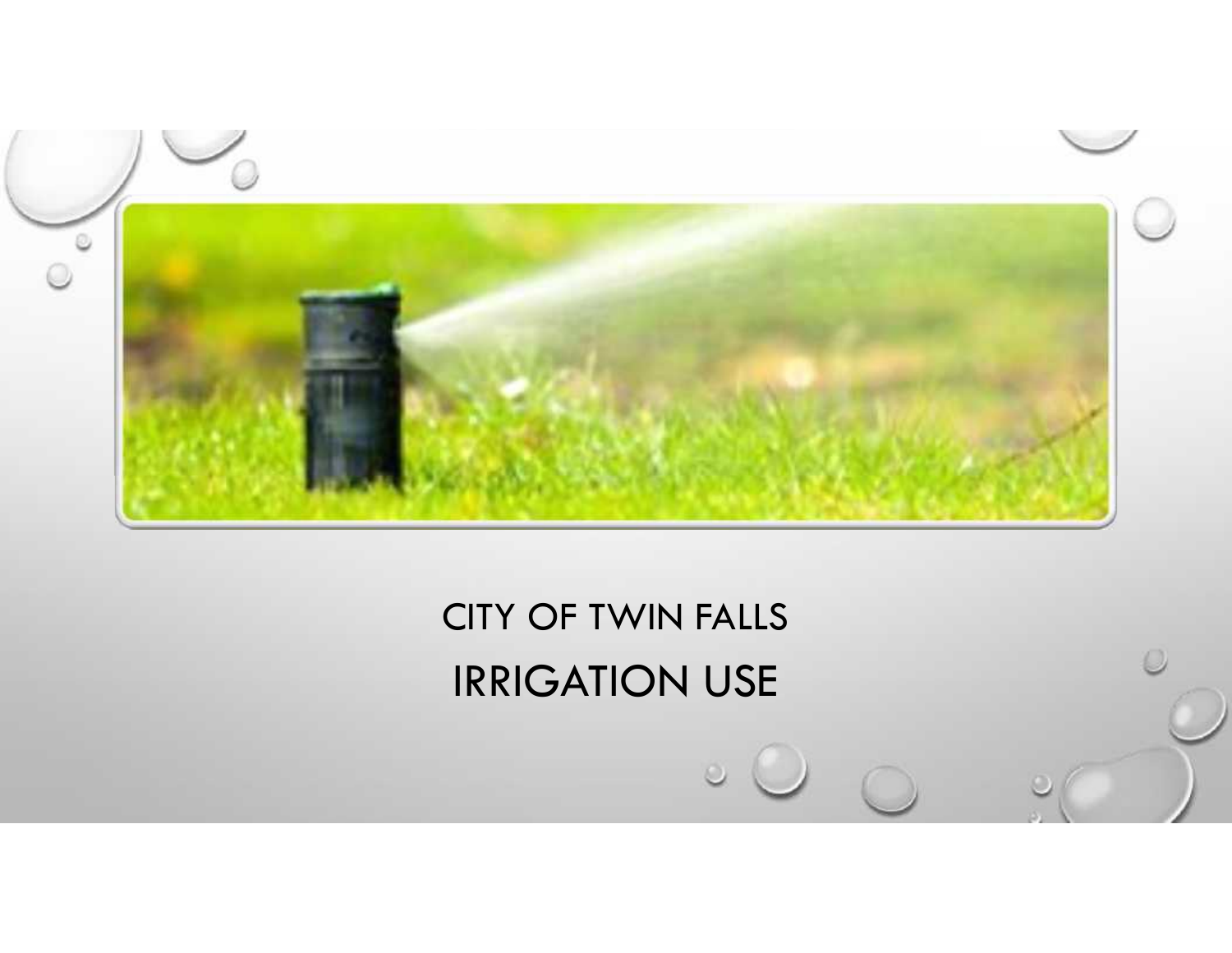On June 1, 2004 the City Council adopted a Water Conservation Ordinance. During the summer of 2004 our community responded and reduced water use by 19% - A savings of 467 million gallons of water.

The 2005 water situation in Idaho has not improved. Our region has been classified as one of Extreme regions for drought and projections are that it will warsen.

At this point we would like to remind our citizens the restrictions for water use are still in effect and we urge you to follow these guidelines.

1. Vehicles will be washed only on your scheduled irrination day

2. Landscape irrigation is restricted to the following schedule:

Green Numbered Addresses Trustey, Thurstey, Setunday

Odd Hundersd Addresse Wednesday, Rider, Sunday

from so with as since address with as a median - Manden, Wednesden, Miden

3. Watering will only be allowed on appropriate Irrigation days before 10:00 am or after 5:00 pm

4. Outdoor landscape watering with a drip irrigation system or hand held container is allowed at any time

For more information on conservation please call 738-17228 or with www.withirra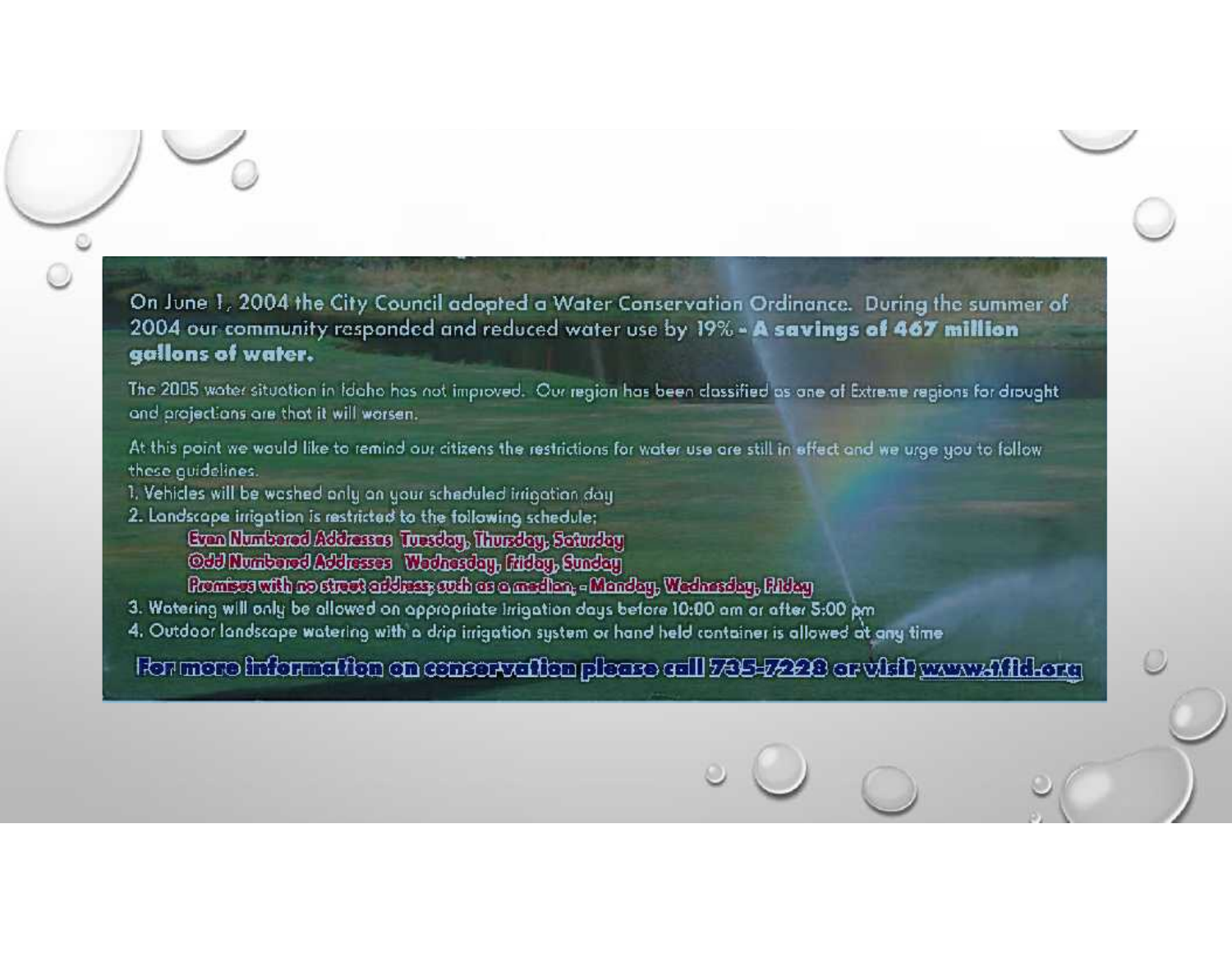#### Pressure Irrigation System:

1. Pursuant to section 7-8-3 of this code, the use of the city's potable water supply as the primary source of irrigation water in all new developments shall be prohibited. For purposes of this subsection, the term "new development" means any new subdivision or ZDA, or any development of any parcel of land of three-fourths ( $^3/\!$  ) of an acre or larger that is not part of a subdivision or  $\,$ ZDA. (Ord. 3082, 12-8-2014)

2. All new developments shall include an operating pressure irrigation system constructed to city standards and approved by the city engineer and the Twin Falls Canal Company. The city engineer shall encourage developers to participate in a regional system as long as the pump station is operational before the first building permit is issued for that station's service area.

4. The city engineer shall not authorize a variance from the requirement of an operating pressure irrigation system unless an alternate provision has been approved by the city engineer. Alternates may include, but shall not be limited to, required xeriscaping (i.e., landscaping in ways that do not require supplemental irrigation), payment of an in lieu fee equal to the estimated cost of construction of an operating pressure irrigation system (including land acquisition), or some combination of these or other acceptable options.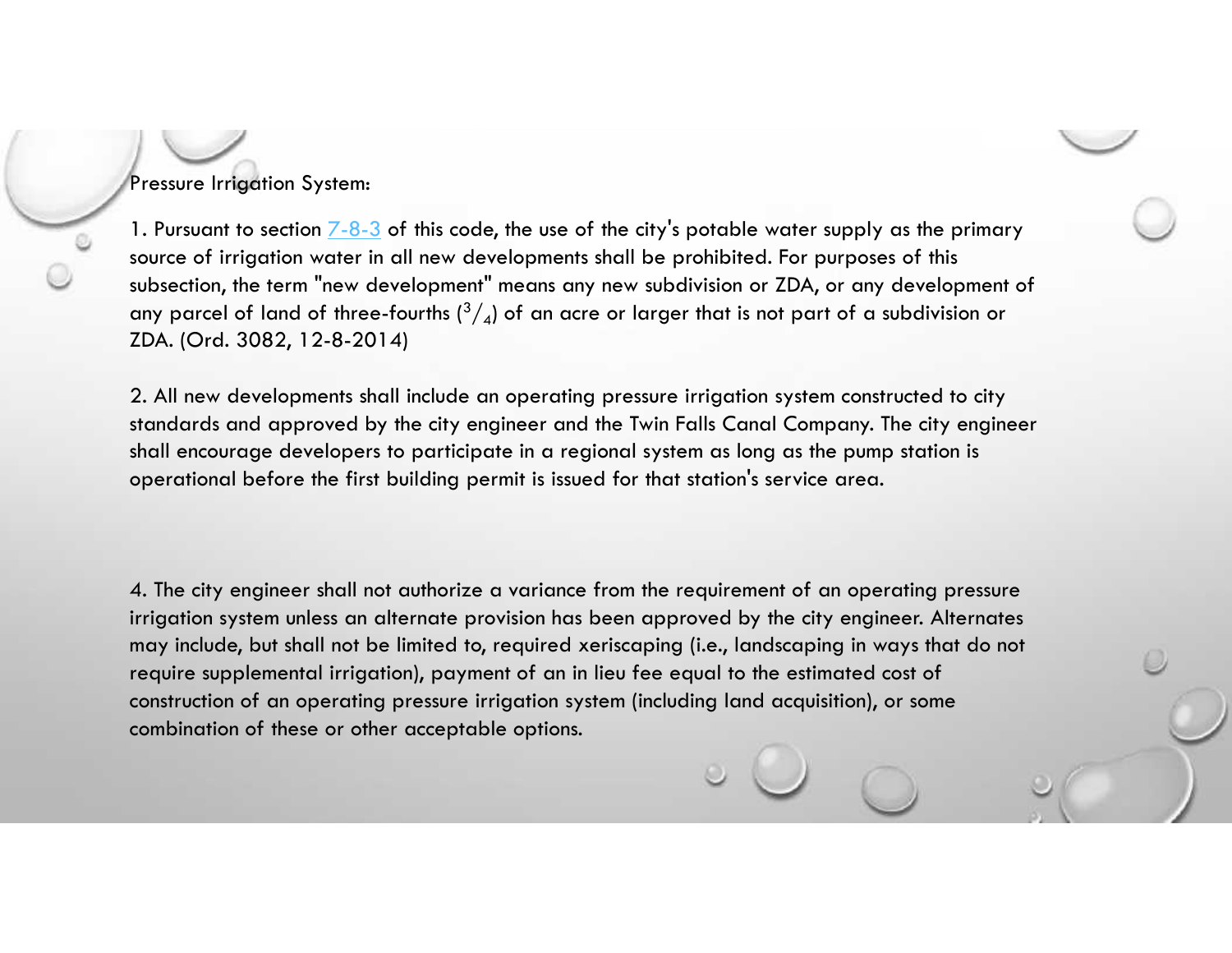

ONE SHARE OF TWIN FALLS CANAL COMPANY WATER FOR EACH ACRE OF PROPERTY WITHIN THE SUBDIVISION SHALL BE DEEDED TO THE CITY BEFORE THE FILING OF THE FINAL PLAT FOR USE IN THE PRESSURIZED IRRIGATION SYSTEM. (ORD. 2925, 11-19-2007)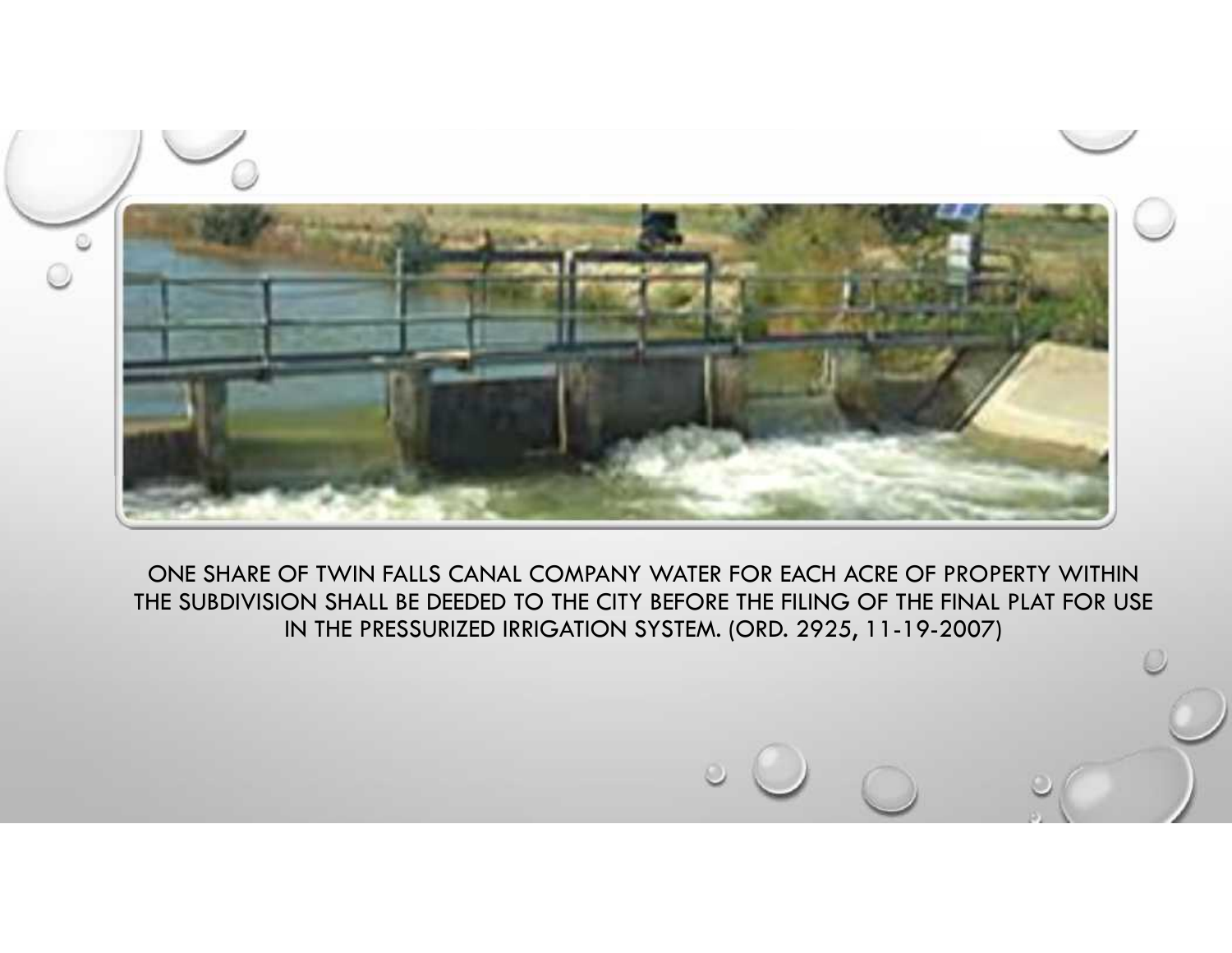### 2015 IRRIGATION FLOWS

• IN 2015 THE CITY OF TWIN FALLS USED OVER 1 BILLION GALLONS OF IRRIGATION WATER FROM CANAL IRRIGATION SYSTEM THAT WOULD HAVE COME FROM OUR POTABLE SYSTEM IF WE DIDN'T HAVE PRESSURIZED IRRIGATION SYSTEMS

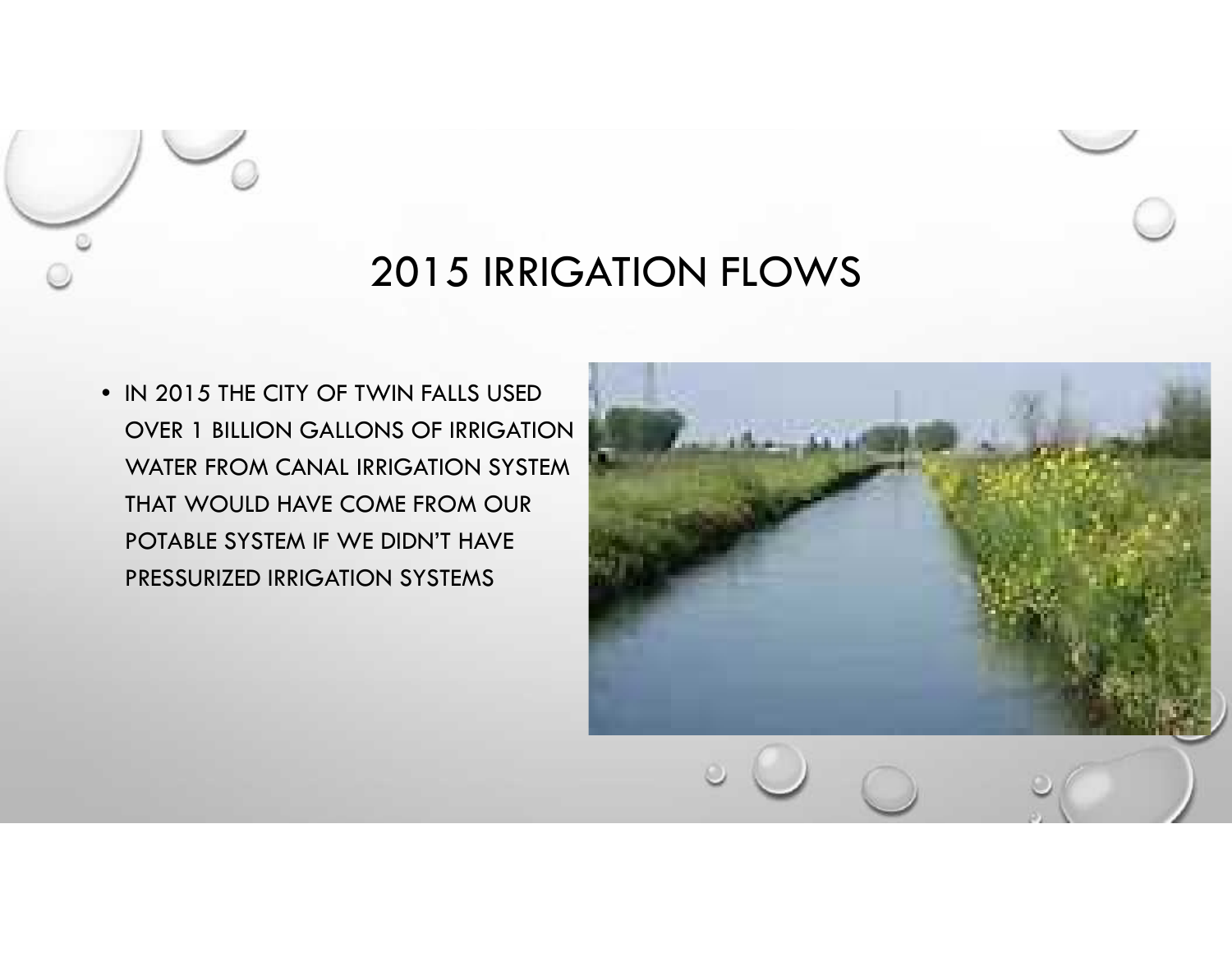

#### City pressure irrigation pump stations

### 50 miners inches =1cfs=448.8 gpm

### 1 share =5/8 miners inch (normal water year)

| Punip station.      | snares | water/share | tiowrate | <b>LAT</b> | <b>GATE RIDE</b>        |                |                                                                    |
|---------------------|--------|-------------|----------|------------|-------------------------|----------------|--------------------------------------------------------------------|
| <b>Ascerision</b>   | 23     | 5/8         | 129      |            |                         |                | 9<br>spill<br>41A<br>2041.54<br>5/8<br>363.91<br>Settlers ridge    |
| Aspenwood           | 49.18  | 5/R         | 276      | 33A        | 20                      | 5              |                                                                    |
| <b>Bennos point</b> | 25.31  | 5/8         | 142      | <b>15B</b> | 9                       | 3.3            | 11<br>1<br><b>COK</b><br>405.94<br>5/8<br>72.36<br>Pheasant mdws   |
| Rosero              | 18.17  | 5/8         | 102      | 38         | 29                      | ø              |                                                                    |
| Ensign point        | 122.72 | 5/8         | 688      | 39         | 10                      | 9              | Ride 4 358-5609<br><b>Ranay Shetler</b>                            |
| Fieldstone          | 157.28 | 5/8         | 882      | 43         | .5                      | 9              |                                                                    |
| Filmore/falls       | 129.78 | 5/8         | 728      | 41         | 1                       | 9              | Ride 5 320-8811<br>Victor chavez                                   |
| Golf course         | 184.07 | 5/8         | 1033     | c ok       | $\overline{2}$          | 11             | Ride 9 736-7411                                                    |
| Harmonpark          | 21.32  | 5/8         | 120      | 38         | 1.5                     | 9              | Paul Treglown                                                      |
| Harrison(north)     | 21.82  | 5/8         | 122      | PER        | $\overline{\mathbf{z}}$ | э              | David Humphrey Ride 11 731-0733                                    |
| Harry barry Park    | 12.3   | 5/8         | 69       | 38         | 15.5                    | 9              |                                                                    |
| Holly ann court     | 15.98  | 5/8         | 90       | AEE        | 25                      | 4              | Call Between 7:00 Am and 7:30 AM or leave message for on/off calls |
| Morningsun          | 176.48 | 5/8         | 990.05   | 34A        | 10                      | $\overline{a}$ |                                                                    |
| Soccer field        | 39.22  | 5/8         | 220      | 38         | 44.5                    | 9              | Canal company Phone # 733-6731                                     |
| Southview estates   | 46.78  | 5/8         | 262      | 15A        | $\mathbf{1}$            | 11             |                                                                    |
| Thomsen park        | 24.6   | 5/8         | 138      | 35         | 14                      | 4              | River hawk high school Bill 212-6902 or Emery 212-6903             |
| Villa vista         | 71.68  | 5/8         | 402      | 16         | з                       | 11             | CSI Dale 732-6600 or 732-6606                                      |
| River hawk          | 31.21  | 5/8         | 175      | 42         |                         | 1<br>9         |                                                                    |
|                     |        |             |          |            |                         |                |                                                                    |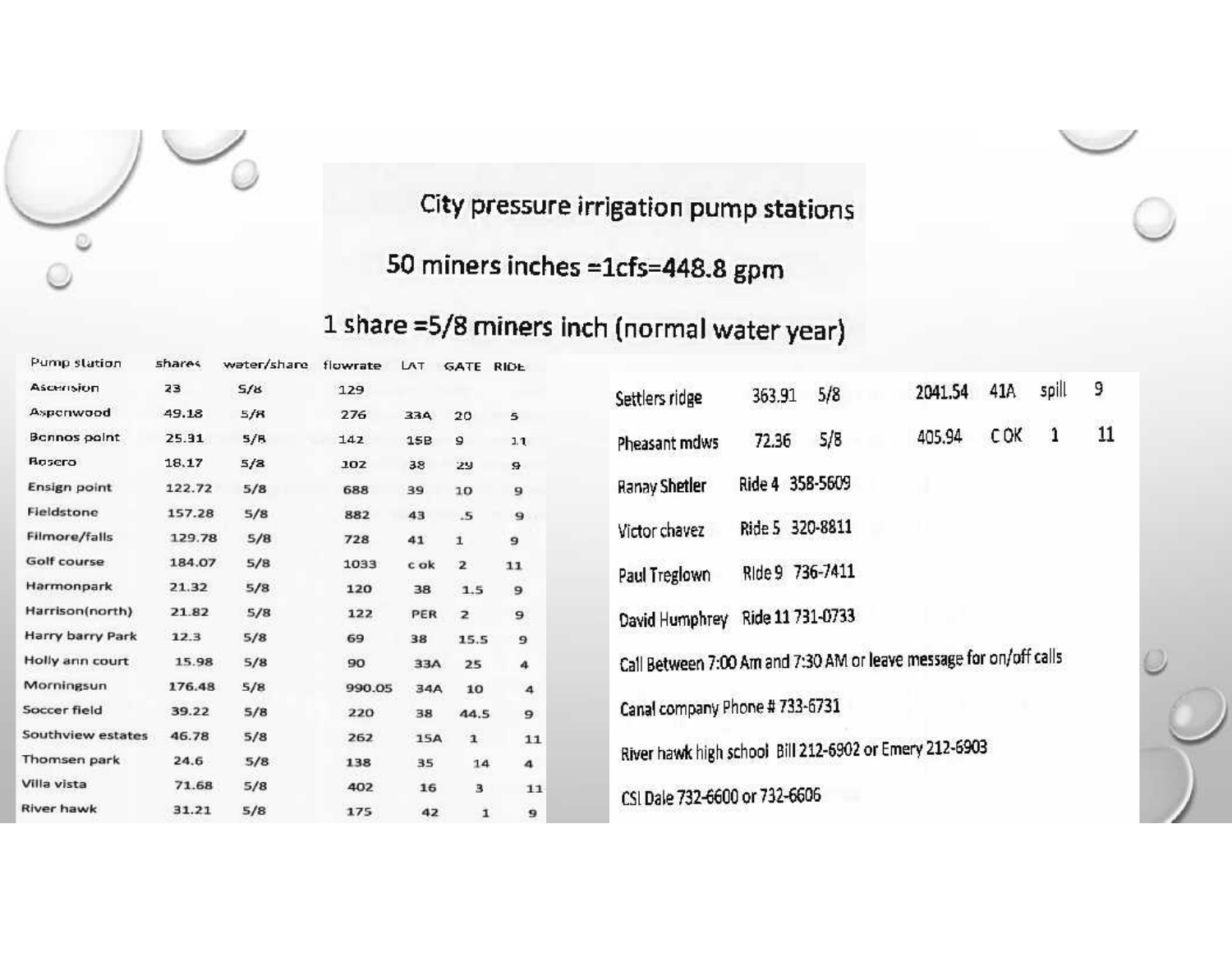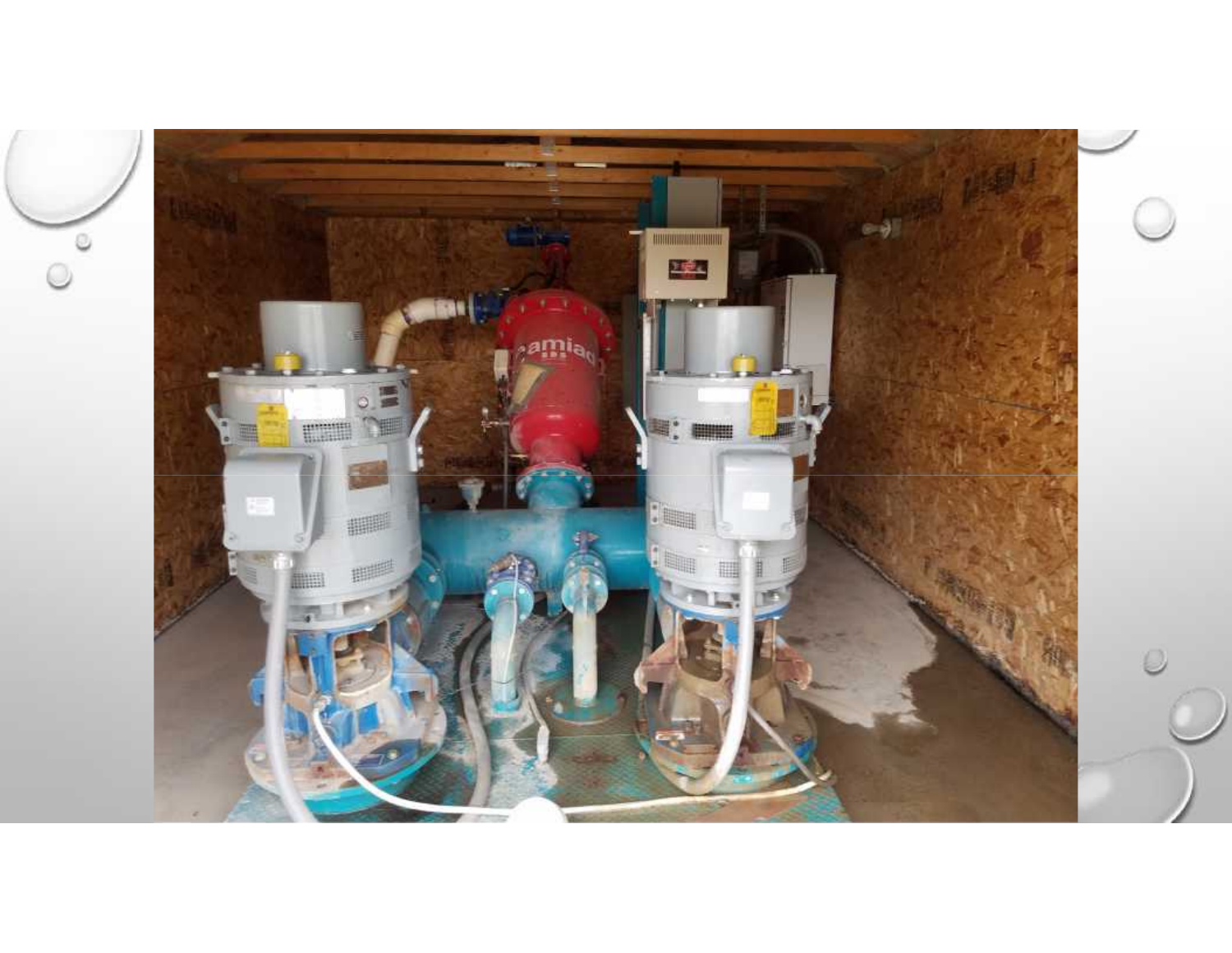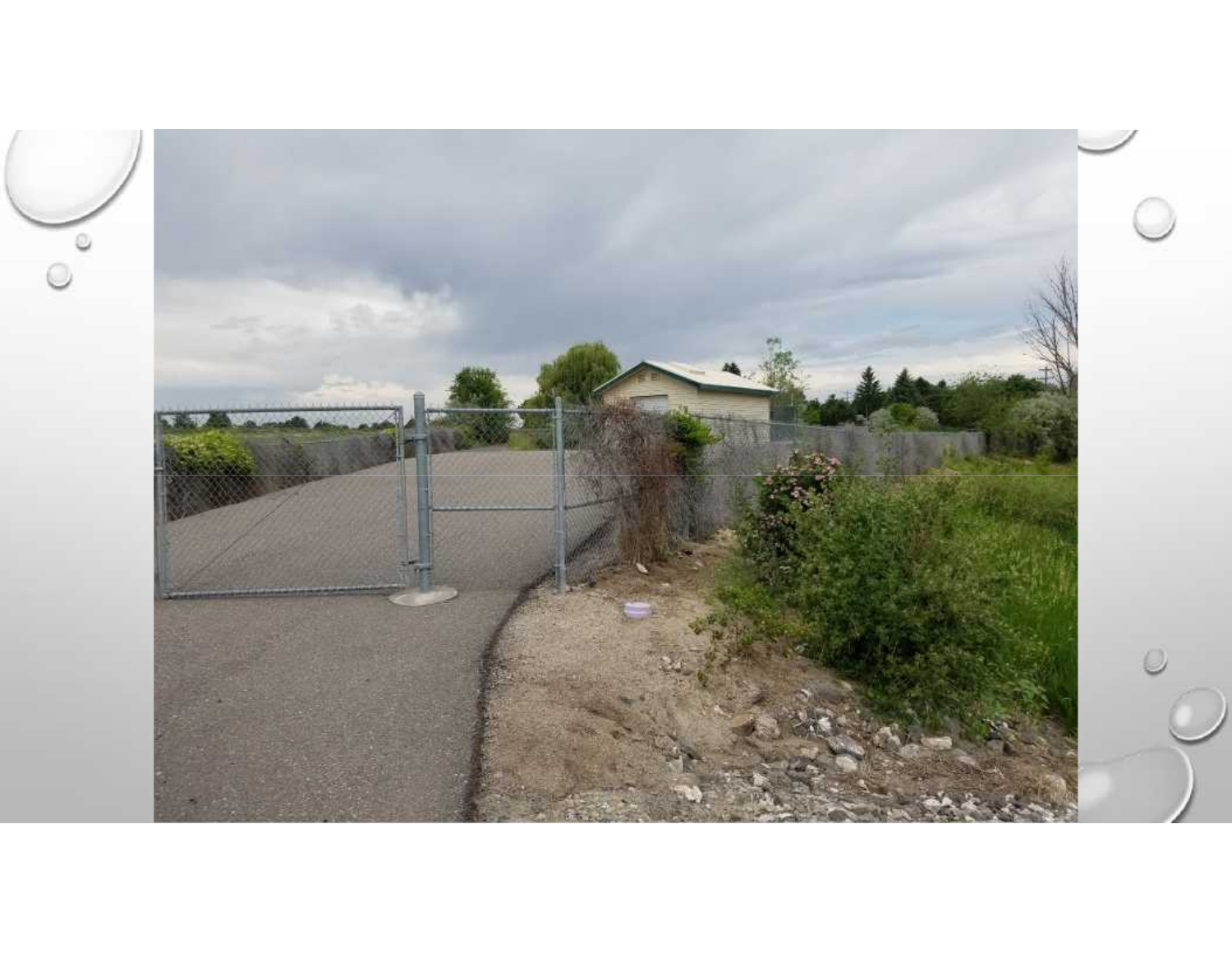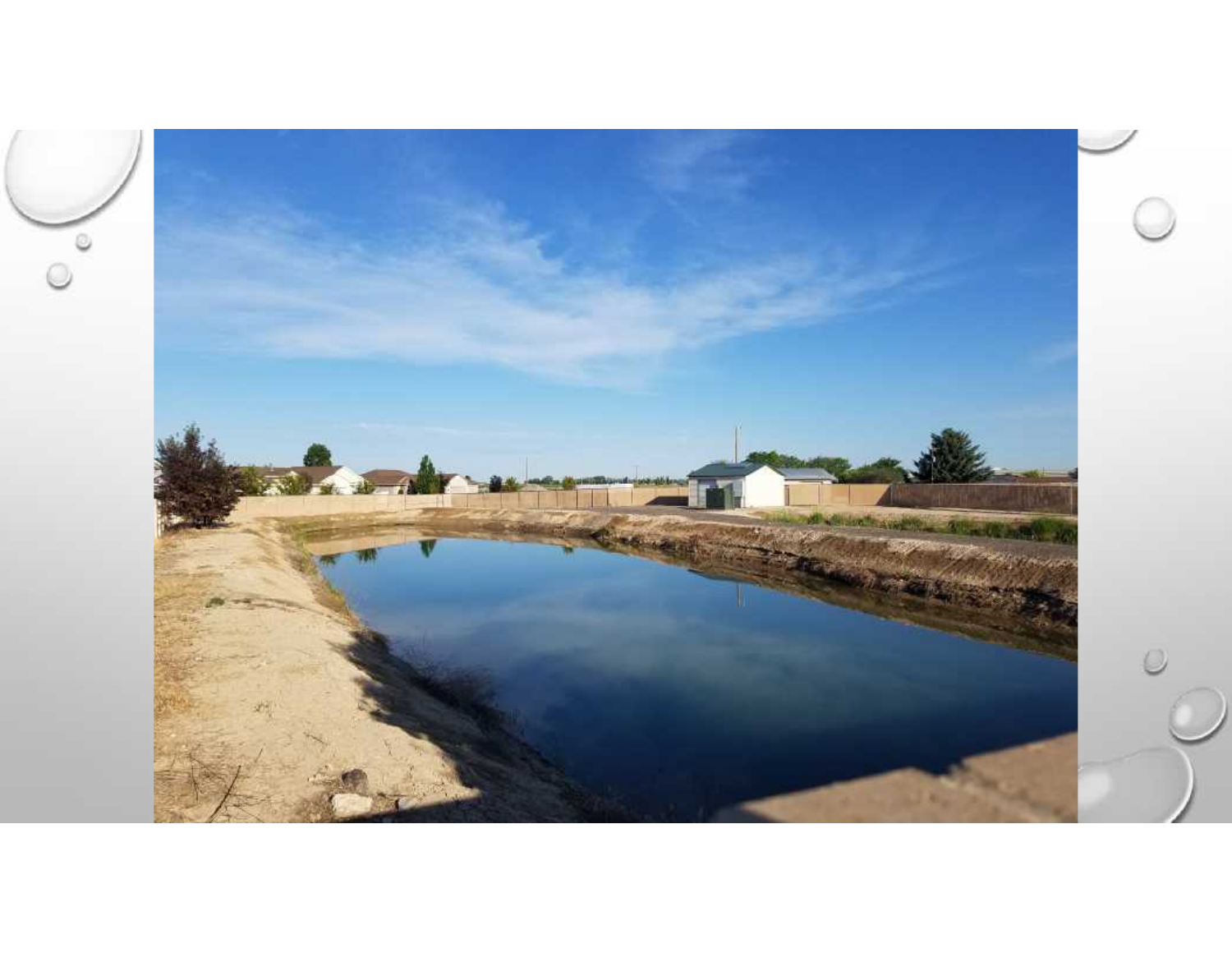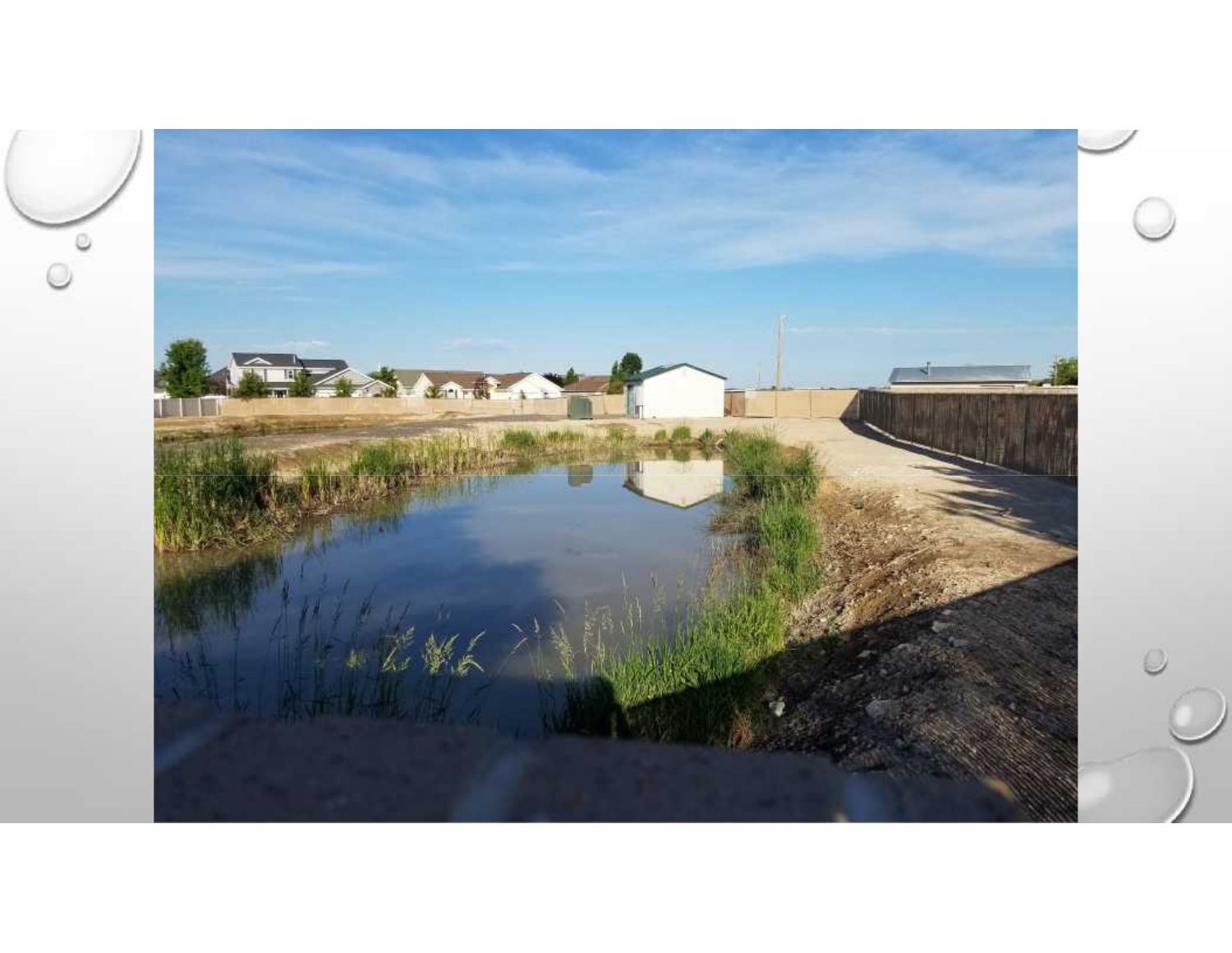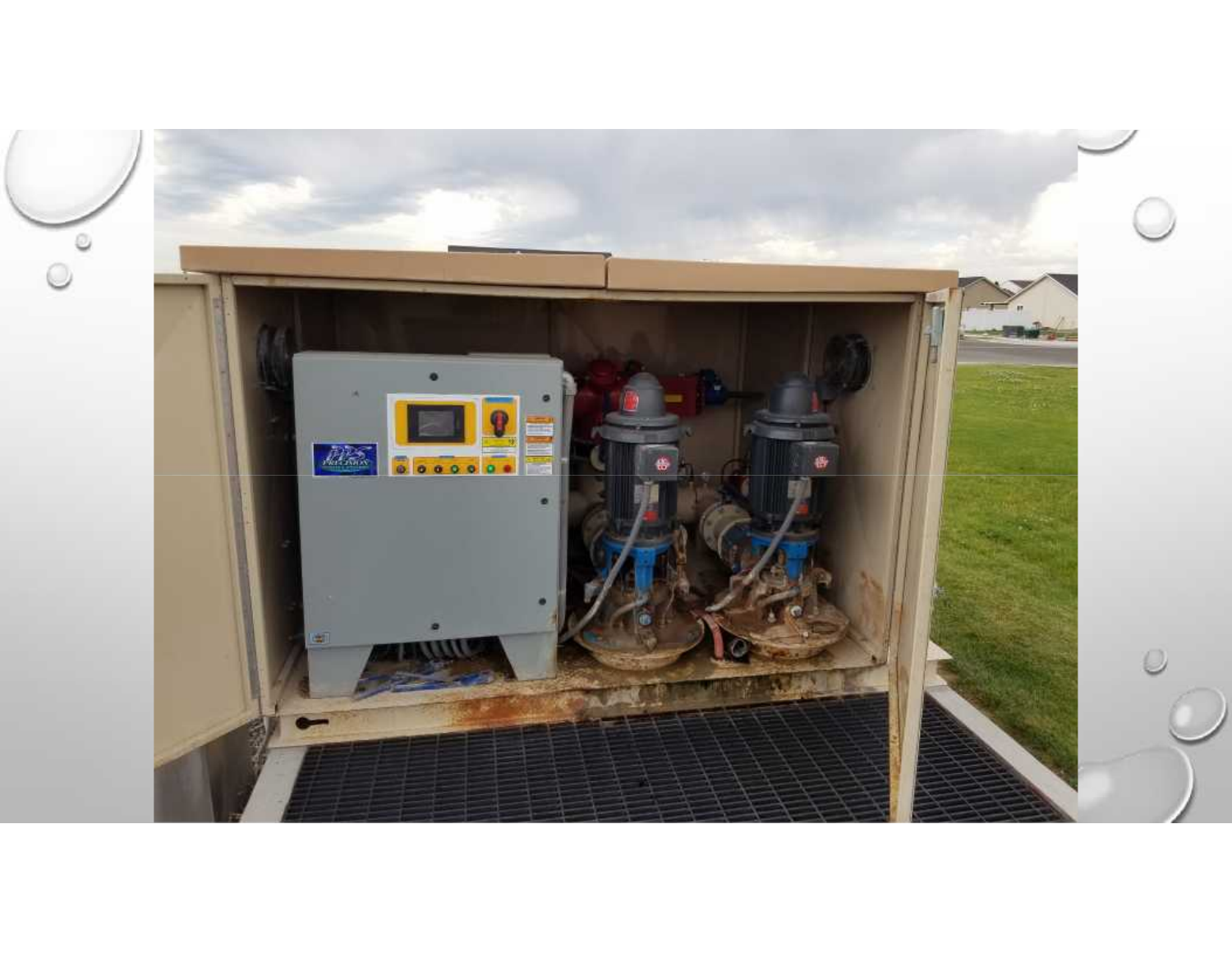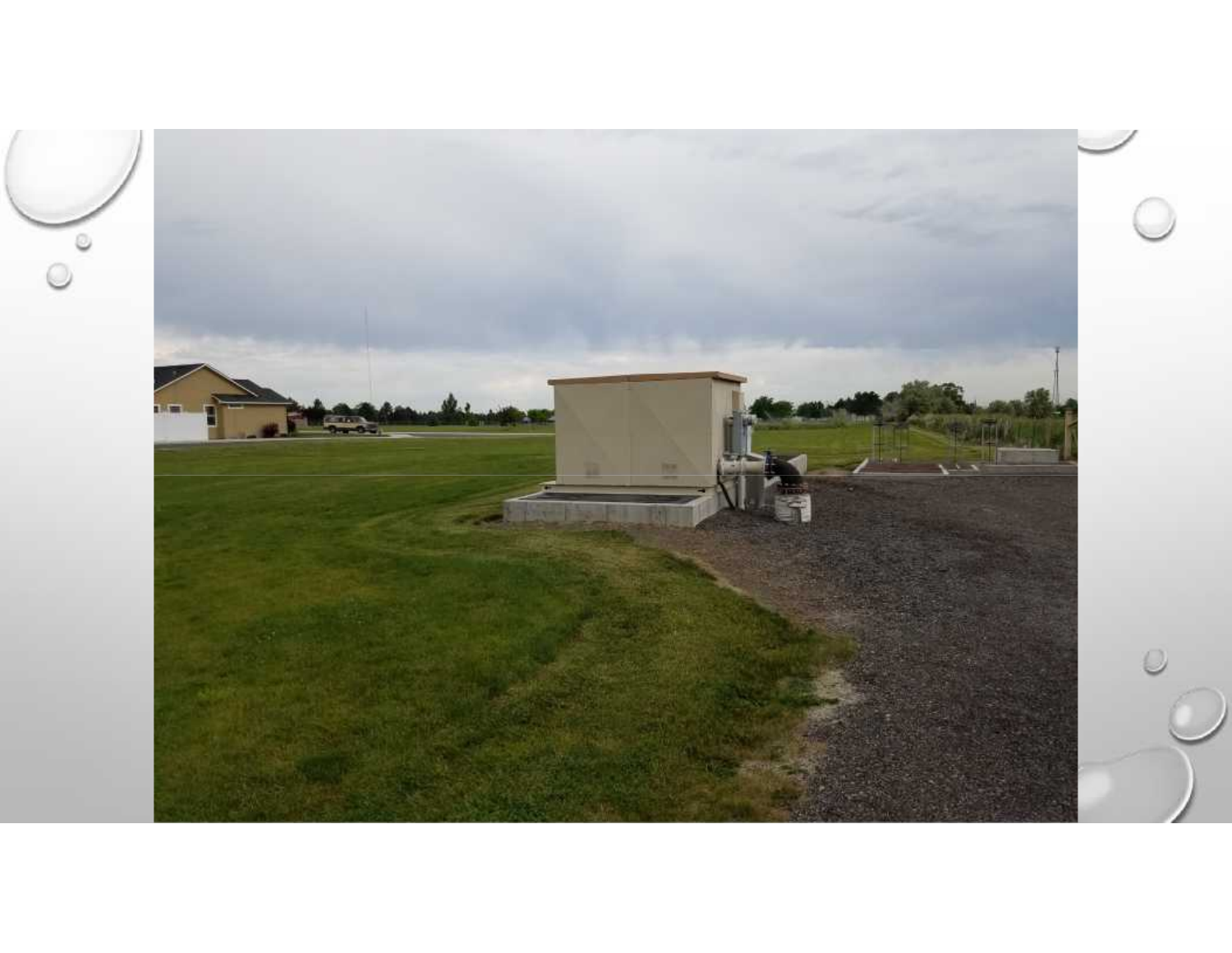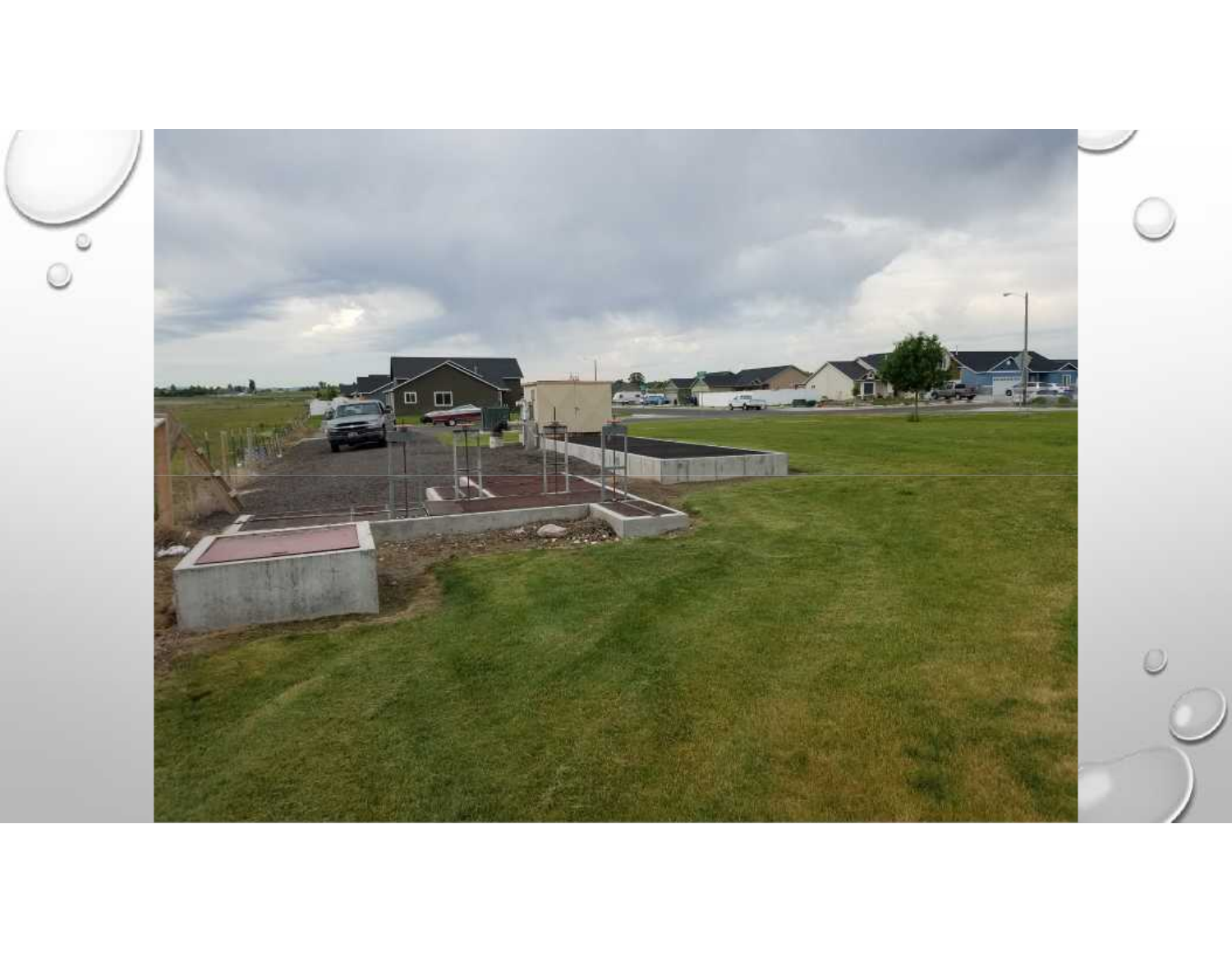SECTION 5. PRESSURIZED IRRIGATION FEES: That the following fees to be paid for connection to SECTION 5. PRESSURIZED IRRIGATION FEES: That the following fees to be paid for connection tothe Pressurized Irrigation System shall be, and the same are hereby established:

A. Processing Fee: There is no additional processing fee for utility customers with potable water service, but an additional monthly processing fee of\$ 6.242 will be assessed to any customer with only pressurized irrigation service.

B. Residential property: The monthly fee for residential property shall be computed based upon the full platted lot size, in square feet, at the rate of\$ 0.001682595 per square foot. This fee represents the total annual cost of service, divided into twelve monthly payments.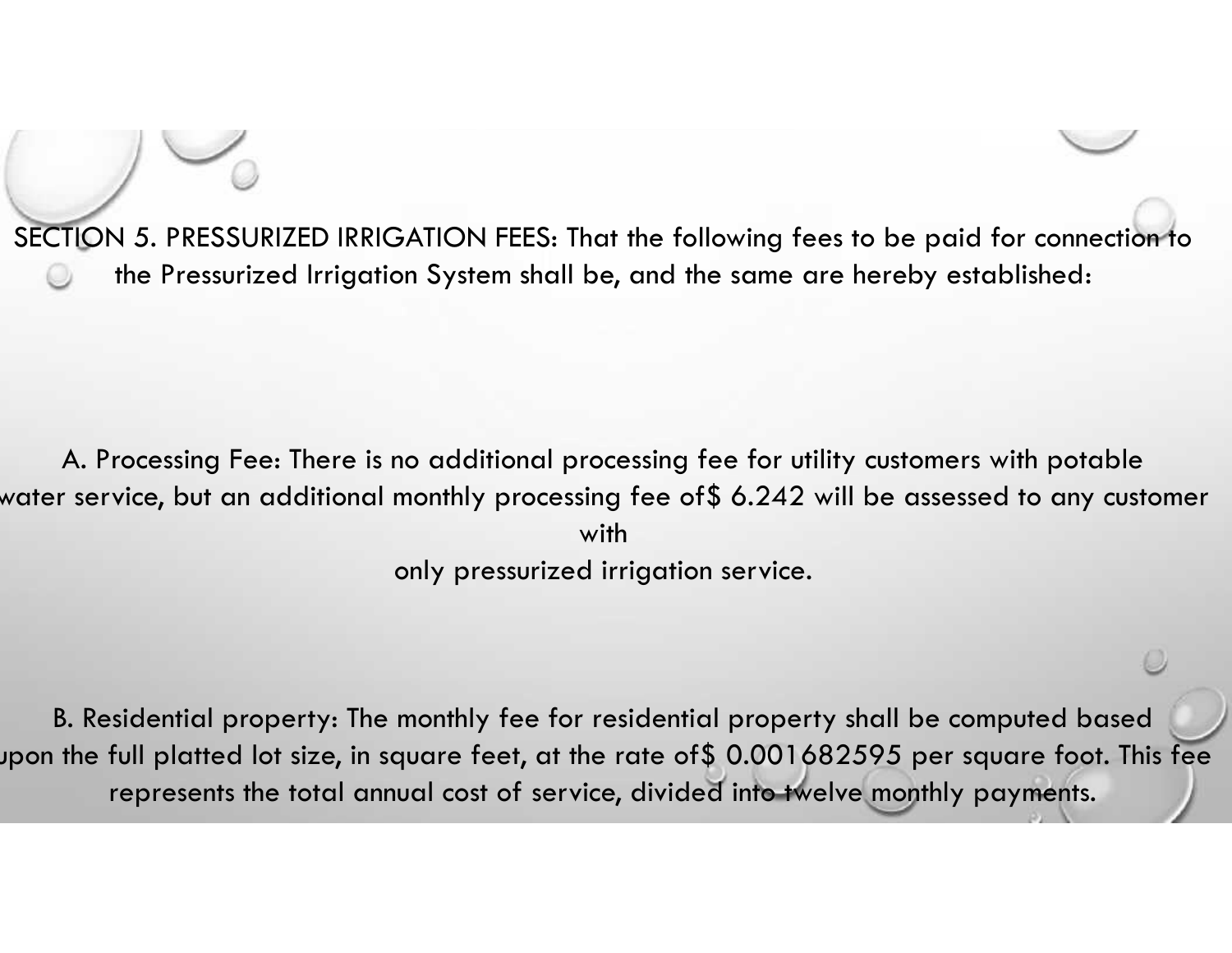

rarmotiong & tfid.org

Application for Pressure Irrigation Rate Relief

Citizens that are connected to the Pressure Irrigation system for landscape water needs are assessed a water rate based on the square footage for their lot. In applying for rate relief the citizen must be able to demonstrate that through cither landscape design or materials their irrigation needs have been significantly reduced. The design of the irrigation system must include the following factors to be considered for rate relief:

- - Drip or Hand container water only
- ٠ Fewer than  $x\frac{9}{6}$  of the total lot square footage in plant material  $2540$

| Rate Relief applied for: | 25% | 50% | 75% |
|--------------------------|-----|-----|-----|
| Other:                   |     |     |     |

Once approved this application is good for a period of 3 years and must be renewed at expiration. If the property is sold a new application must be submitted.

| Property Owner | Dail wedthe                                                                                                             |  |
|----------------|-------------------------------------------------------------------------------------------------------------------------|--|
| Address        | 2326 Eastbrooke Rd JurinFalls Dd. 83301                                                                                 |  |
|                | Legal Description $10f$ 13 Except the Ulest 18 if there of and the west 13 it, of $1d/2$ ,<br>Account Number 124910-000 |  |
| Account Number |                                                                                                                         |  |
| Phone Number   | $928 - 713 - 6164$                                                                                                      |  |
|                |                                                                                                                         |  |

| Brief Description of Landscape and materials used: |  |
|----------------------------------------------------|--|
|                                                    |  |
|                                                    |  |
|                                                    |  |
|                                                    |  |

**Inspection Date** 

Approved by

Notification to Owner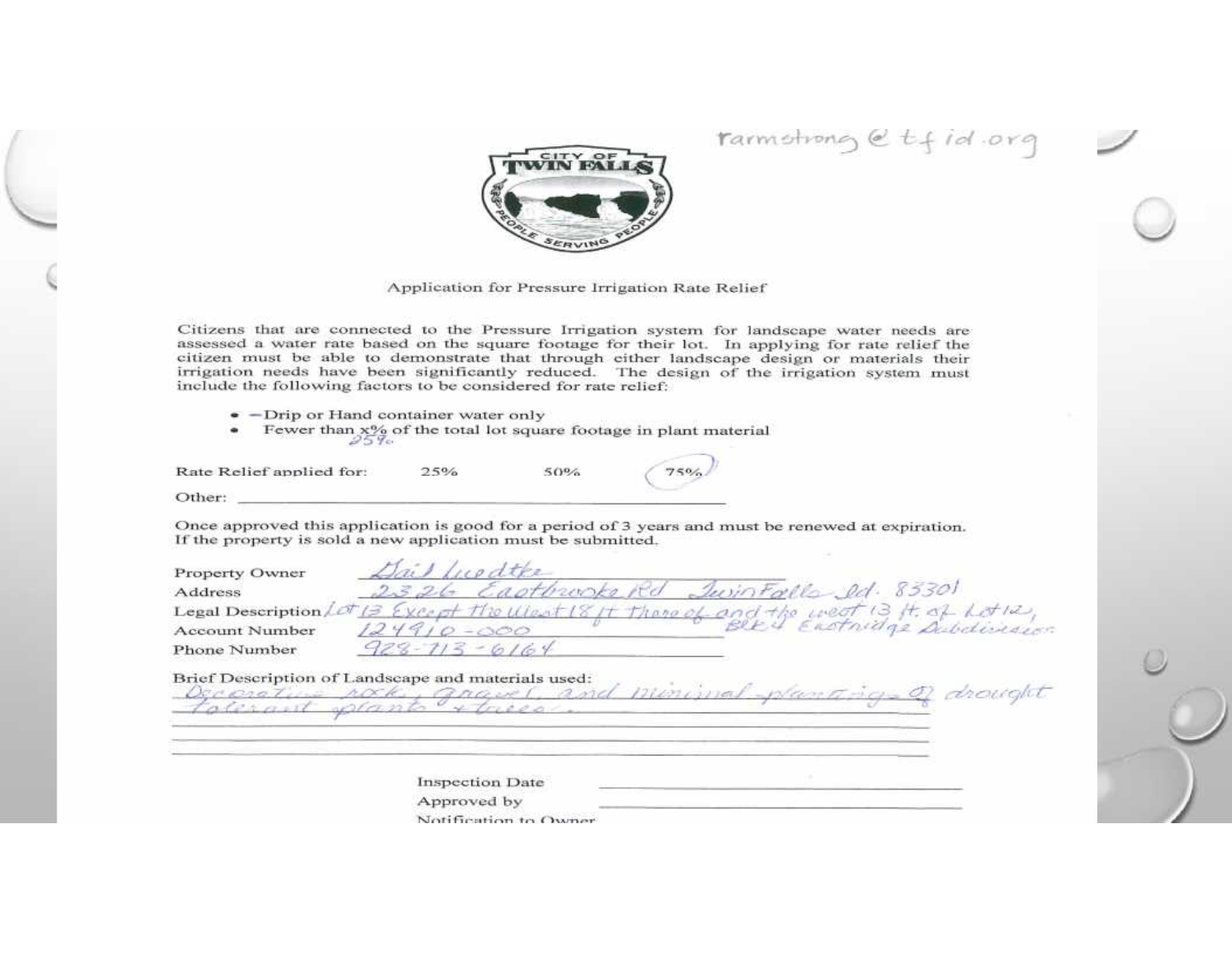## AS TIME GOES ON WE WILL SEE OR SHOULD REQUIRE A LOT MORE OF THIS..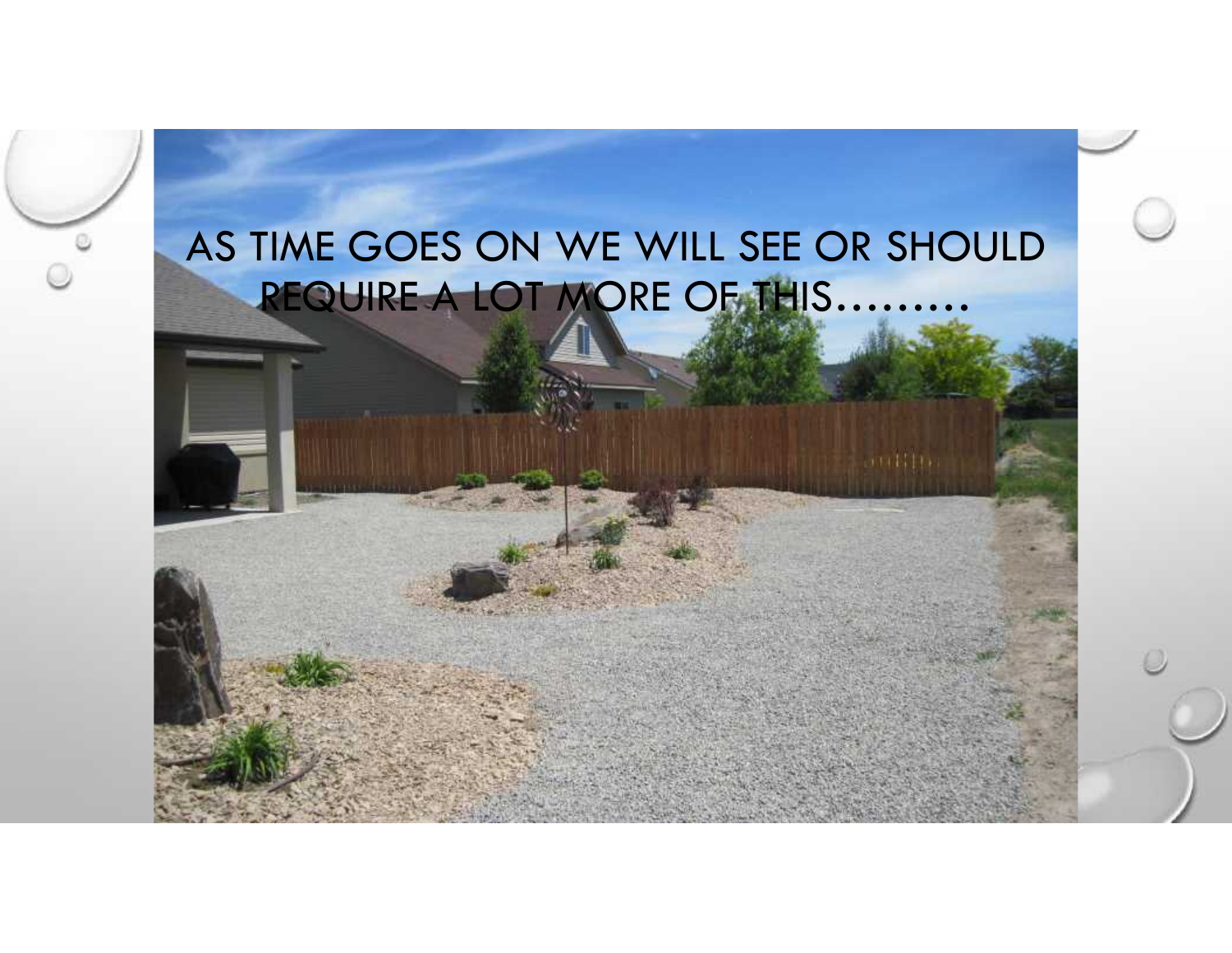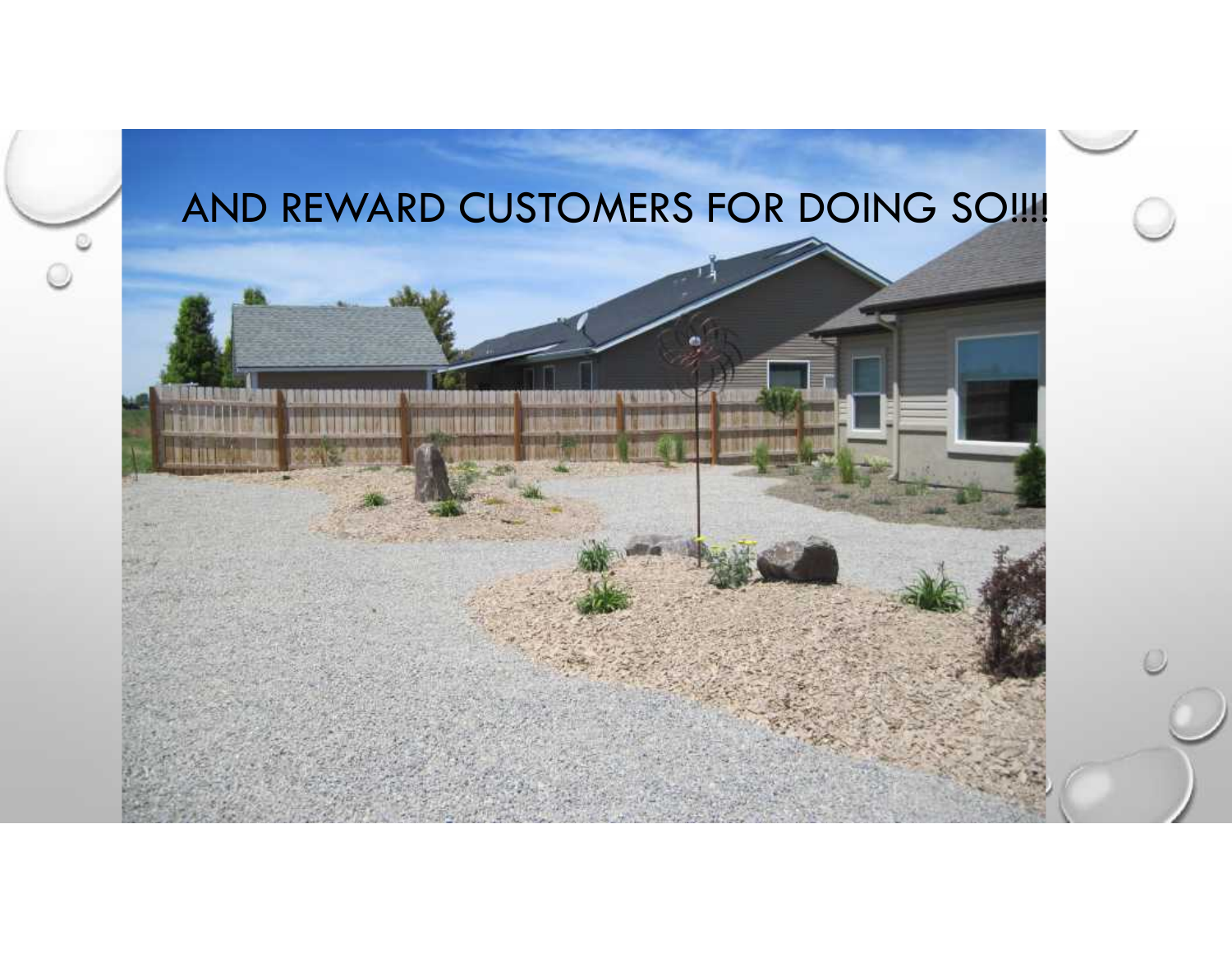

| <b>LEGENDER</b>             |
|-----------------------------|
| <b><i>POTABLE</i></b>       |
| <b>INCIN FICITABLE - C.</b> |
| <b><i>PT SEATH)NEW</i></b>  |
|                             |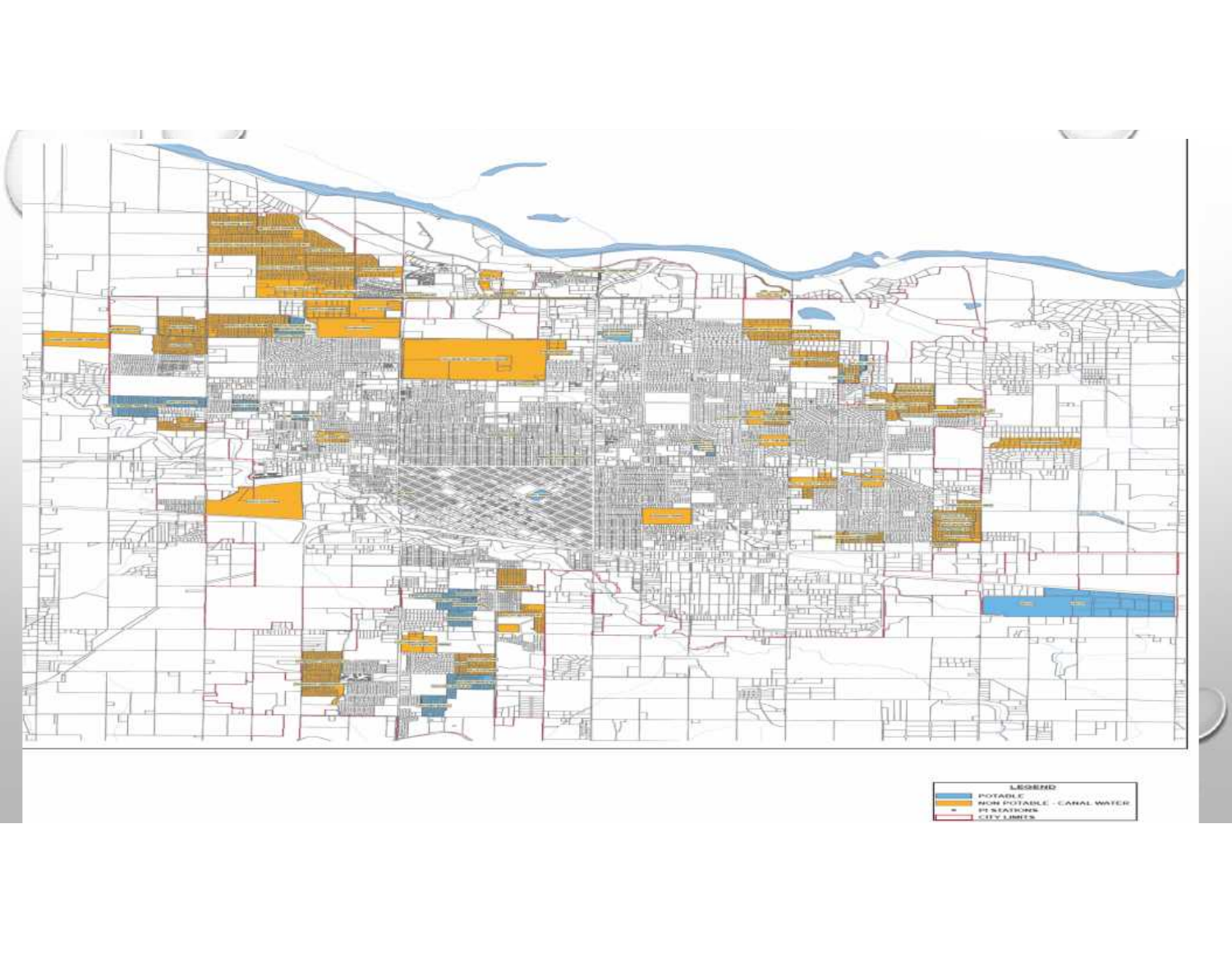

### CITY OF TWIN FALLS PRESSURE IRRIGATION O&M BUDGET \$600,000 + ANNUALLY

### HAVING OUR PRESSURE IRRIGATION FACILITY PLAN UPDATED IN 2017

#### LAST ONE WAS DONE IN 2009